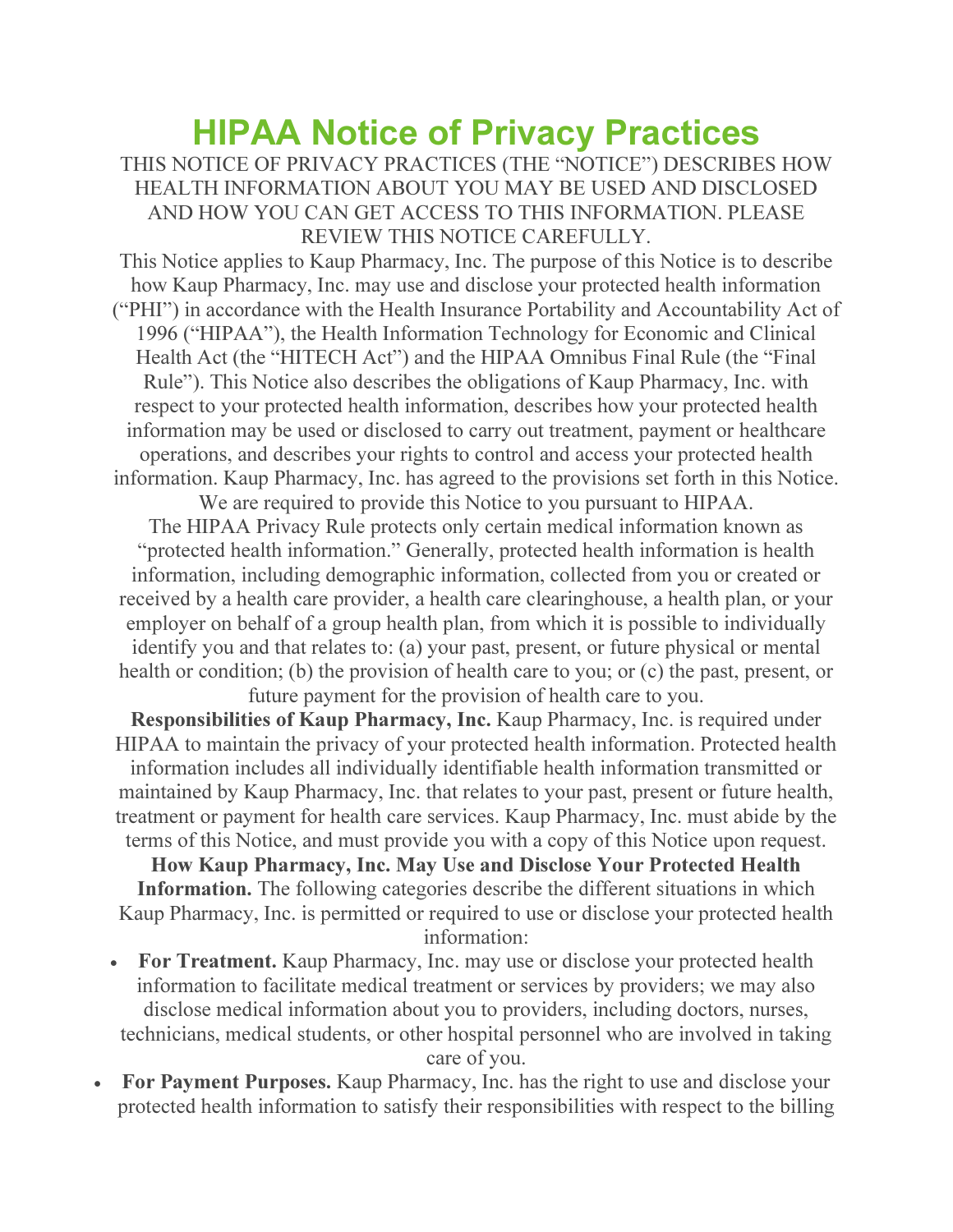and payment collected from you, an insurance company or a third party, for treatment and services you receive from Kaup Pharmacy, Inc. For example, Kaup Pharmacy, Inc. may need to give your health plan information about therapy or nursing services

you receive in order to receive reimbursement from your health plan for those services. Kaup Pharmacy, Inc. may also tell your health plan about a treatment you are going to receive to obtain prior approval or to determine whether your plan will cover the treatment.

 Health Care Operations. Kaup Pharmacy, Inc. has the right to use and disclose your protected health information to perform functions necessary for the operation of Kaup Pharmacy, Inc. For example, Kaup Pharmacy, Inc. may use health care information to review Kaup Pharmacy, Inc.'s treatment and services and to evaluate the performance

of our staff in caring for you. Kaup Pharmacy, Inc. may combine health care information about many of our patients to decide what additional services we should offer, what services are not needed, and whether certain new treatments are effective.

Kaup Pharmacy, Inc. may also disclose information to doctors, nurses, therapists, technicians, aides, students and other Kaup Pharmacy, Inc. personnel for review and learning purposes. Kaup Pharmacy, Inc. may remove information that identifies you from the health care information so others may use it to study health care and health care delivery without learning the identity of any specific patient.

- Appointment Reminders. Kaup Pharmacy, Inc. may use and disclose health care information to contact you as a reminder that you have an appointment with us.
- Treatment Alternatives. Kaup Pharmacy, Inc. may use and disclose health care information to tell you about or recommend possible treatment options or alternatives that may be of interest to you.
- Health-Related Benefits and Services. Kaup Pharmacy, Inc. may use and disclose health care information to tell you about health-related benefits or services that may be of interest to you.
- To the Individual. Kaup Pharmacy, Inc. may disclose protected health information, which you are the subject of, to you.
- Individuals Involved in Your Care or Payment for Your Care. Kaup Pharmacy, Inc. may release health care information about you to a friend or family member who is involved in your health care. Kaup Pharmacy, Inc. may also give information to someone who helps pay for your care. In addition, we may disclose health care information about you to an entity assisting in a disaster relief effort so that your family can be notified about your condition, status and location. This release requires written or oral consent from you.
- Research. Under certain circumstances, Kaup Pharmacy, Inc. may use and disclose health care information about you for research purposes. For example, a research project may involve comparing the health and recovery of all parties who received one type of treatment to those who received another for the same condition. All research projects, however, are subject to a special approval process. This process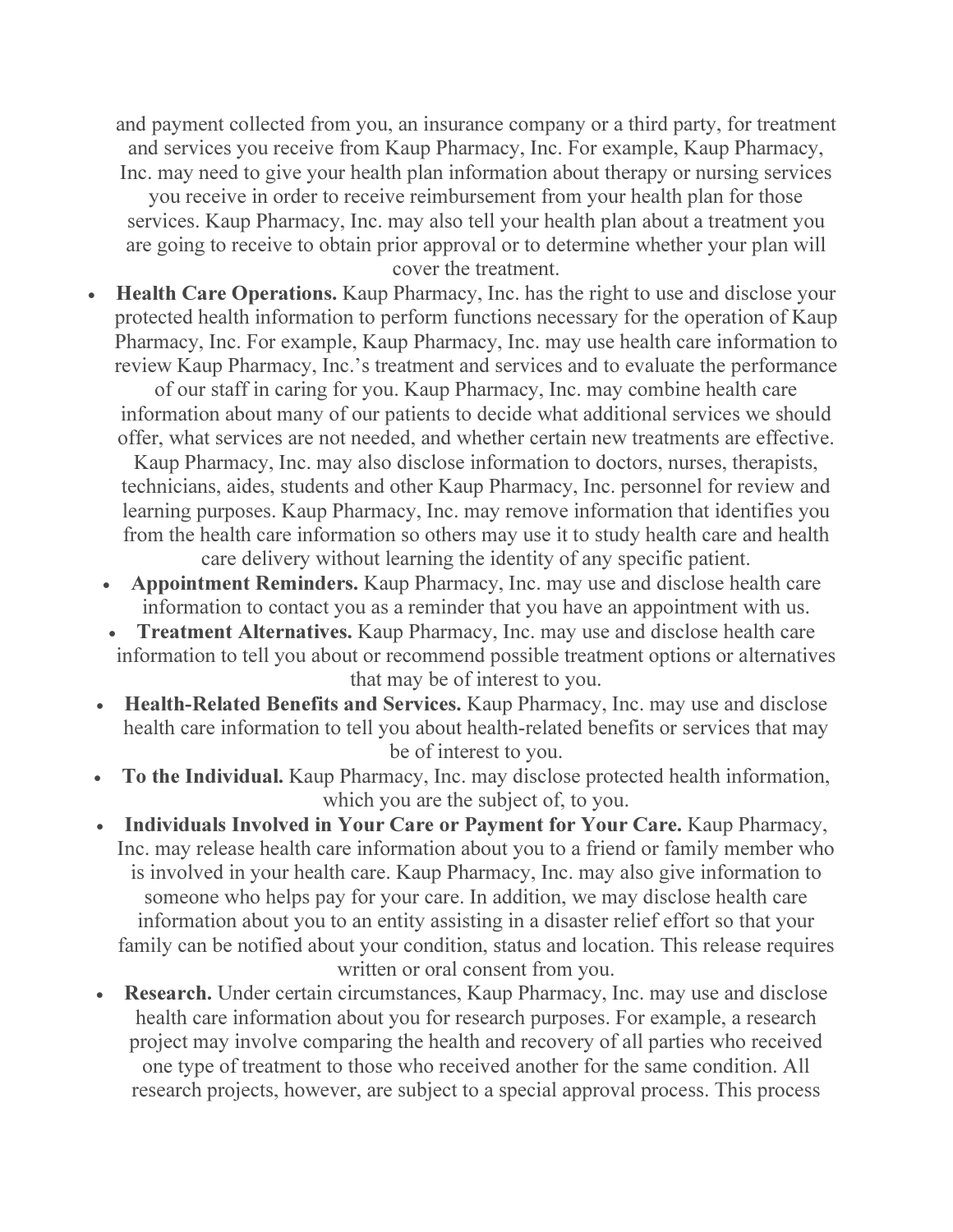evaluates a proposed research project and its use of health care information, trying to

balance the research needs with patients' need for privacy of their health care information. Before we use or disclose health care information for research, the project will be approved through this research approval process, but Kaup Pharmacy, Inc. may, however, disclose health care information about you to people preparing to conduct a research project, for example, to help them look for patients with specific health care needs, so long as the health care information they review does not leave our control. We will almost always ask for your specific permission if the researcher will have access to your name, address or other information that reveals who you are, or will be involved in your care with us.

- Business Associates. Kaup Pharmacy, Inc. may contract with certain service providers ("Business Associates") to perform various functions on behalf of Kaup Pharmacy, Inc.. To provide these services, the Business Associates may receive, create, maintain, use or disclose protected health information. Kaup Pharmacy, Inc. and each Business Associate will enter into, or have already entered into, an agreement requiring the Business Associate to safeguard your protected health information as required by law and in accordance with the terms of this Notice.
- Required By Law. Kaup Pharmacy, Inc. may use or disclose your protected health information to the extent required by federal, state or local law. For example, Kaup Pharmacy, Inc. may disclose your protected health information when required by national security laws or public health disclosure laws.
- Lawsuits and Disputes. Kaup Pharmacy, Inc. may disclose your protected health information in response to a court or administrative order. Your protected health information may also be disclosed in response to a subpoena, discovery request or other lawful process if efforts have been made to tell you about the request or to obtain an order protecting your protected health information.
- Certain Government Agencies and Officials. Kaup Pharmacy, Inc. may disclose your protected health information to (i) government agencies involved in oversight of the health care system, (ii) government authorities authorized to receive reports of abuse, neglect or domestic violence, (iii) law enforcement officials for law enforcement purposes, (iv) military command authorities, if you are or were a member of the armed forces, (v) correctional institutions, if you are an inmate or under the custody of a law enforcement official and (vi) federal officials for intelligence, counterintelligence, and other national security activities.
- Public Health and Research Activities; Medical Examiners. Kaup Pharmacy, Inc. may also disclose your protected health information (i) for public health activities or to prevent a serious threat to health and safety, (ii) to organizations that handle organ donations, if you are an organ donor, (iii) to coroners, medical examiners and funeral directors as necessary, and (iv) to researchers, if certain conditions regarding the privacy of your protected health information have been met.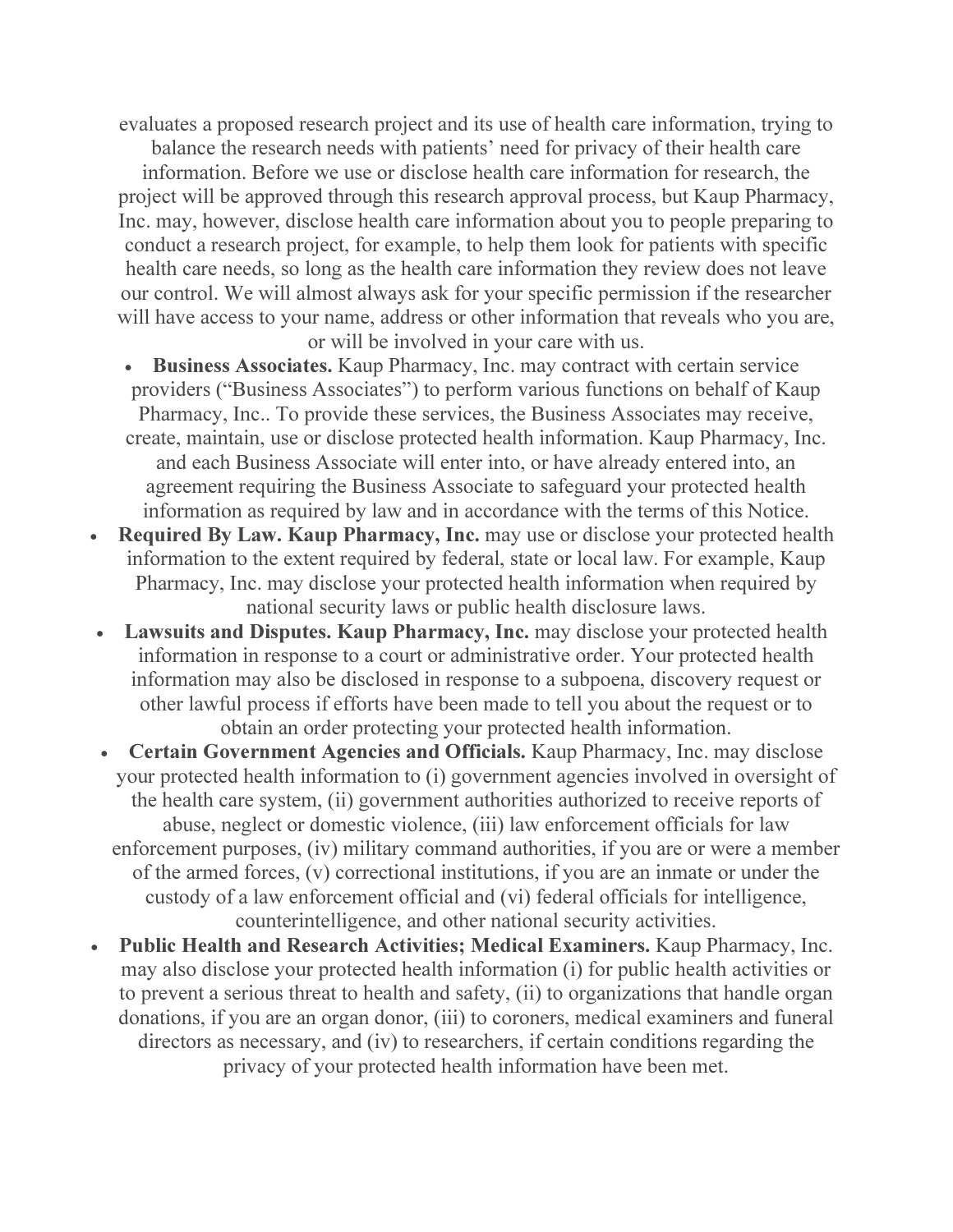- Workers' Compensation. Kaup Pharmacy, Inc. may disclose your protected health information to comply with workers' compensation laws and other similar programs that provide benefits for work-related injuries or illnesses.
- Military and Veterans. If you are a member of the armed forces, Kaup Pharmacy, Inc. may release health care information about you as required by military command authorities. We may also release health care information about foreign military personnel to the appropriate foreign military authority.
	- Disclosures to the Secretary of the U.S. Department of Health and Human Services. Kaup Pharmacy, Inc. may be required to disclose your protected health information to the Secretary of the U.S. Department of Health and Human Services to investigate or determine Kaup Pharmacy, Inc.'s compliance with the HIPAA Privacy Rules.
- Other Uses and Disclosures With Written Authorization. Disclosures and uses of your protected health information that are not described above may be made by Kaup Pharmacy, Inc. with your written authorization. If Kaup Pharmacy, Inc. is authorized

to use or disclose your protected health information, you may revoke that authorization, in writing, at any time, except to the extent that Kaup Pharmacy, Inc. has taken action relying on the authorization. Kaup Pharmacy, Inc. will not be able to take back any disclosures of your protected health information that have already been made with your authorization.

Your Rights With Respect to Your Protected Health Information. The following summarizes your rights with respect to your protected health information:

 Right to Request a Restriction on Uses and Disclosures of Protected Health Information. You have the right to request a restriction or limitation on the protected health information used or disclosed about you by Kaup Pharmacy, Inc. for treatment, payment or health care operations. You also have the right to request a limit on the disclosure of your protected health information to someone who is involved in your care or the payment for your care, such as a family member, friend or other person you have identified as responsible for your care. In your request, you must tell Kaup Pharmacy, Inc. (i) what information you want to limit; (ii) whether you want to limit Kaup Pharmacy, Inc.'s use, disclosure, or both; and (iii) to whom you want the limits to apply, for example, disclosures to your spouse. Kaup Pharmacy, Inc. will comply with any restriction request if (iv) except as otherwise required by law, the disclosure

is to the health plan for purposes of carrying out payment or health care operations (and is not for purposes of carrying out treatment); and (v) the protected health information pertains solely to a health care item or service for which the health care provider involved has been paid out-of-pocket in full. If Kaup Pharmacy, Inc. agrees to your request, we will honor the restriction until you revoke it or we notify you.

• Right to Request Confidential Communications. You have the right to request that Kaup Pharmacy, Inc. communicate with you about your protected health information in a certain way or at a certain location. For example, you can request that Kaup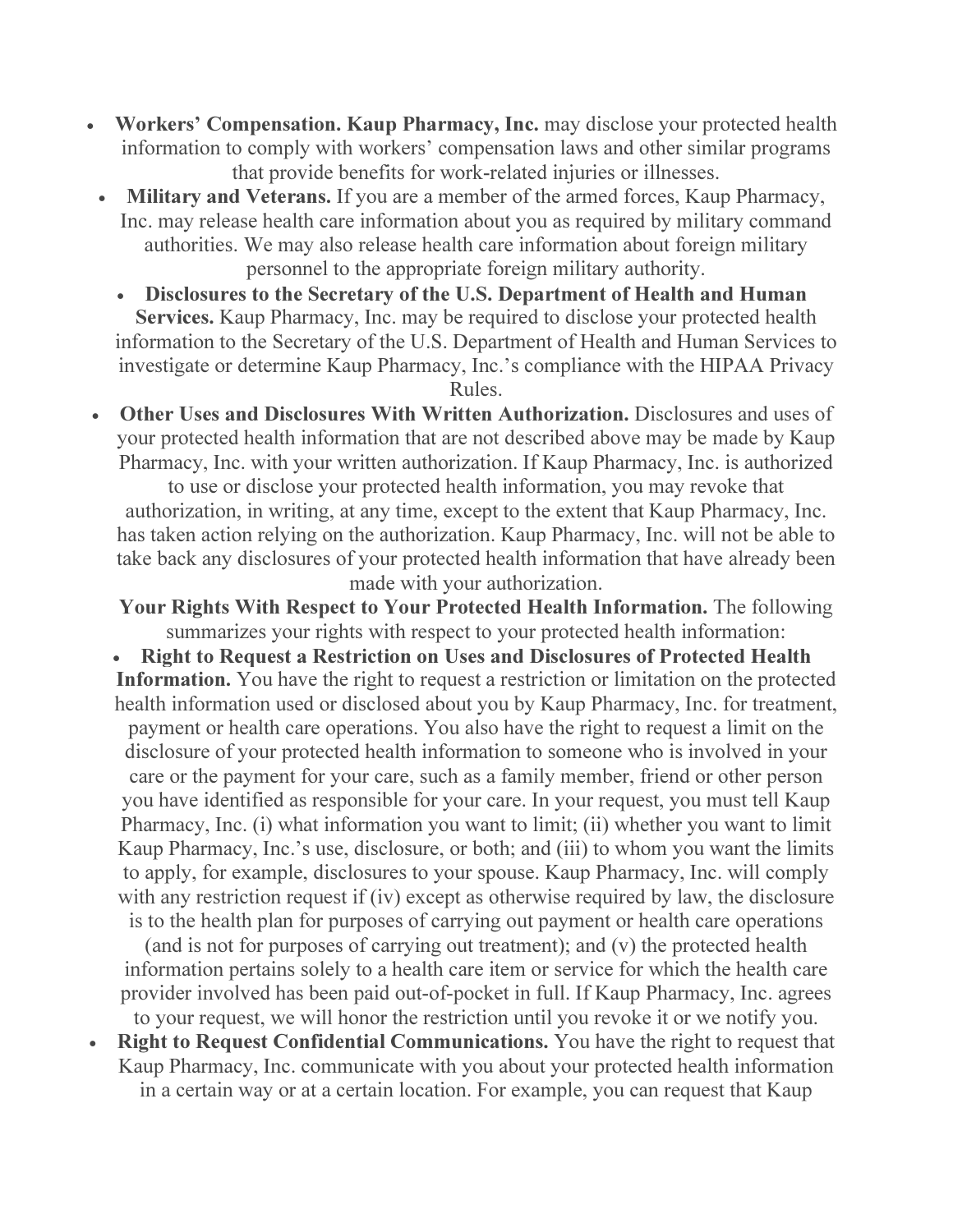Pharmacy, Inc. only contact you at work or by mail. Kaup Pharmacy, Inc. will accommodate all reasonable requests.

 Right to Inspect and Copy Your Protected Health Information. You have the right to inspect and copy your protected health information. Under certain limited circumstances, we may deny your access to a portion of your records. For example, you do not have a right to inspect and copy psychotherapy notes or information that Kaup Pharmacy, Inc. have collected in connection with, or in reasonable anticipation of, any legal claim or proceeding. If you request copies, we may charge you reasonable copying and mailing costs.

 Right to Amend Your Protected Health Information. You have the right to request an amendment of your protected health information that is maintained by Kaup Pharmacy, Inc. if you believe that the information is inaccurate or incomplete. Kaup Pharmacy, Inc. may deny your request if your protected health information is accurate and complete or if the law does not permit Kaup Pharmacy, Inc. to amend the requested information. Kaup Pharmacy, Inc. cannot amend information created by your doctor or any person other than Kaup Pharmacy, Inc.

 Right to Receive an Accounting of Disclosures of Your Protected Health Information. You have the right to request an accounting of disclosures Kaup Pharmacy, Inc. has made of your protected health information during the six (6) years prior to the date of your request. However, you will not receive an accounting of (i) disclosures made prior to April 14, 2003, (ii) disclosures made to you, (iii) disclosures

made pursuant to your authorization, (iv) disclosures for purposes of treatment, payment or health care operations and (v) disclosures made to friends or family in your presence or because of an emergency. Certain other disclosures are also accepted from the HIPAA accounting requirements. If you request more than one accounting in any twelve (12) month period, Kaup Pharmacy, Inc. will charge you a reasonable fee for each accounting after the first accounting statement.

Uses and Disclosures that Require Your Authorization. The following uses and disclosures will be made by Kaup Pharmacy, Inc. only with your authorization: (i) uses and disclosures for marketing purposes, including subsidized treatment communications; (ii) uses and disclosures that constitute the sale of PHI; (iii) if Kaup Pharmacy, Inc. maintains psychotherapy notes, the use and disclosure of such notes

will only be made upon the authorization from you; and (iv) other uses and disclosures not described in this Notice. You may revoke your authorization at any time, so long as the revocation is in writing. Once we receive your written revocation, it will only be effective for future uses and disclosures. It will not be effective for any information that may have been used or disclosed in reliance upon the written

authorization and prior to receiving your written revocation.

• Right to Opt-Out of Fundraising Communications. If Kaup Pharmacy, Inc. conducts or engages in fundraising communications, you shall have the right to optout of such fundraising communications.